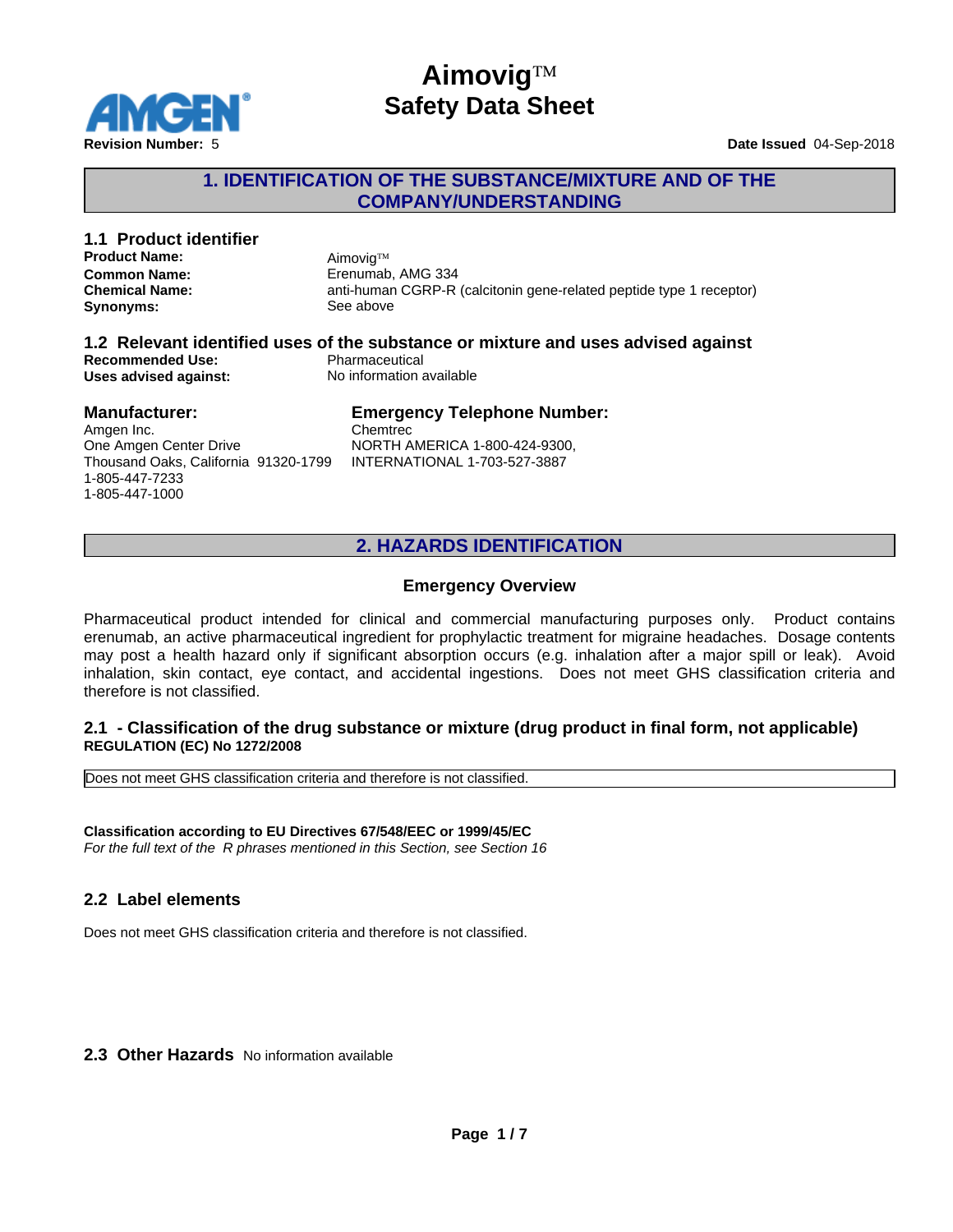

### **3. COMPOSITION/INFORMATION ON INGREDIENTS**

#### **3.1 Substances**

| Ingredients:          | See below                                                           |
|-----------------------|---------------------------------------------------------------------|
| <b>Chemical Name:</b> | anti-human CGRP-R (calcitonin gene-related peptide type 1 receptor) |
| <b>CAS-No:</b>        | 1582205-90-0                                                        |

#### **Single-use prefilled syringes and single-use prefilled Sureclick® autoinjectors containing 70 mg/mL of erenumab in a formulation containing:**

|                | <b>CAS Number:</b> | Amouni        |
|----------------|--------------------|---------------|
| Acetate        | 127-09-3           | 25 mM         |
| Sucrose        | $57 - 50 - 1$      | 7.3%<br>(w/v) |
| Polysorbate 80 | 9005-64-6          | $0.010$ (w/v) |

#### **Single-use prefilled syringes and single-use prefilled Sureclick® autoinjectors containing 140 mg/mL of erenumab in a formulation containing:**

|                | <b>CAS Number:</b> | Amount        |
|----------------|--------------------|---------------|
| Acetate        | 127-09-3           | 34 mM         |
| Sucrose        | $57 - 50 - 1$      | $6.5\%$ (w/v) |
| Polysorbate 80 | 9005-64-6          | $0.010$ (w/v) |

# **4. FIRST AID MEASURES**

### **4.1 Description of first-aid measures**

| <b>Eye Contact:</b>        | In the case of contact with eyes, rinse immediately with plenty of water and seek medical<br>advice.                                            |
|----------------------------|-------------------------------------------------------------------------------------------------------------------------------------------------|
| <b>Skin Contact:</b>       | Wash off immediately with soap and plenty of water removing all contaminated clothes and<br>shoes. Consult a physician if necessary.            |
| Inhalation:                | Move to fresh air. If symptoms persist, call a physician.                                                                                       |
| Ingestion:                 | If symptoms persist, call a physician. Do not induce vomiting without medical advice. Never<br>give anything by mouth to an unconscious person. |
| <b>Notes to Physician:</b> | Treat symptomatically.                                                                                                                          |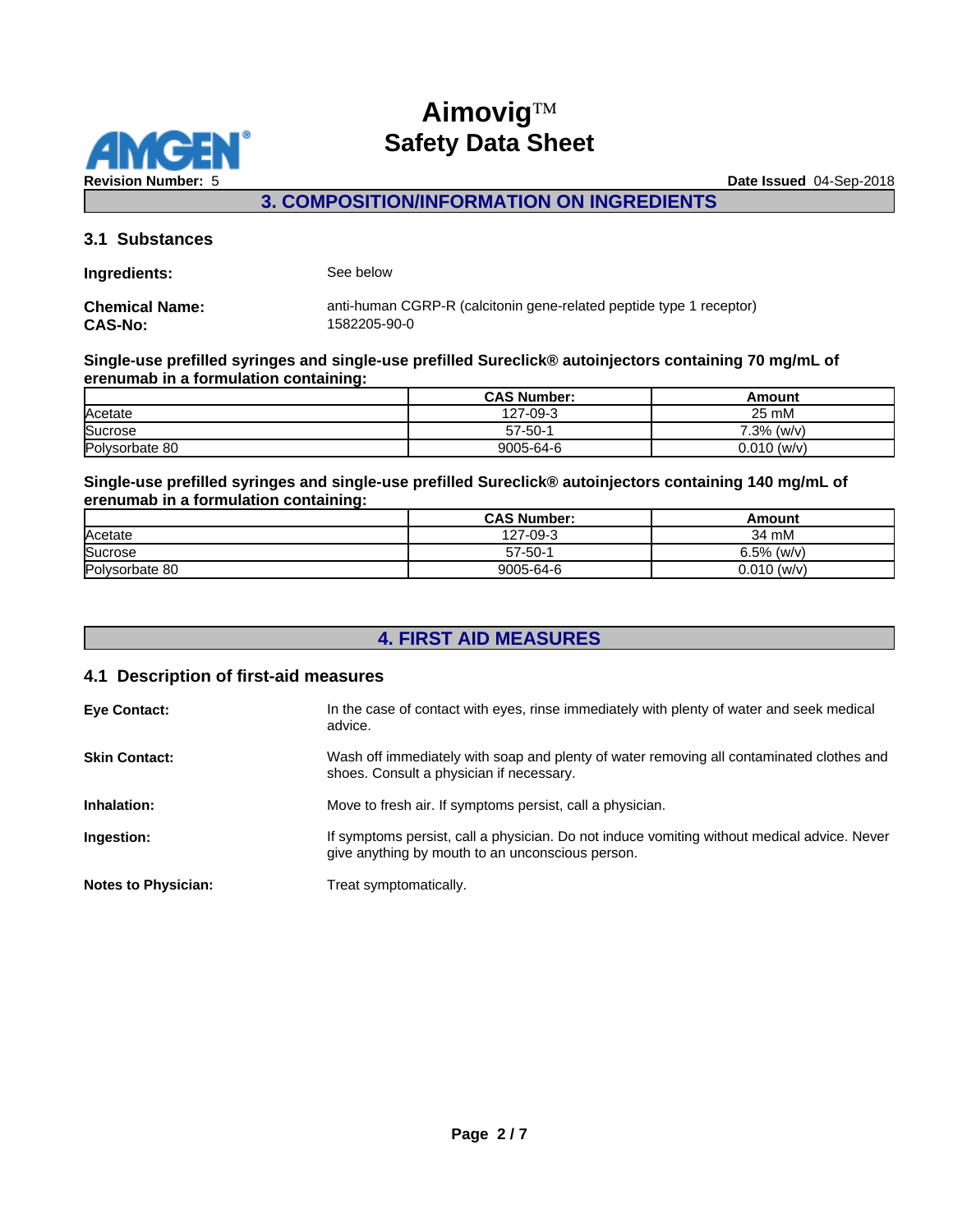

# **Aimovig™ Safety Data Sheet**

### **5. FIRE-FIGHTING MEASURES**

#### **5.1 Extinguishing media**

| <b>Flammable Properties:</b> | No information available.                                                                                  |
|------------------------------|------------------------------------------------------------------------------------------------------------|
| <b>Extinguishing Media:</b>  | Use extinguishing measures that are appropriate to local circumstances and the<br>surrounding environment. |

#### **5.2 Special hazards arising from the substance or mixture**

**Hazardous Combustion Products:** No information available.

#### **5.3 Advice for firefighters**

| <b>Protective Equipment and</b>      | As in any fire, wear self-contained breathing apparatus pressure-demand, NIOSH |
|--------------------------------------|--------------------------------------------------------------------------------|
| <b>Precautions for Firefighters:</b> | (approved) and full protective gear.                                           |

### **6. ACCIDENTAL RELEASE MEASURES**

#### **6.1 Personal precautions, protective equipment and emergency procedures**

**Spill Procedures:** If material is released or spilled, cordon off spill area. Take proper precautions to minimize exposure by using appropriate personal protective equipment in cleaning up a spill. If in powder form, wet down spilled material to minimize airborne dispersion. Soak up material with absorbent e.g., paper towels, and wash spill area thoroughly with appropriate cleaning materials. Dispose of collected material in accordance with applicable waste disposal regulations. Avoid release to the environment.

#### **7. HANDLING AND STORAGE**

### **7.1 Precautions for Safe Handling**

**Handling and Storage:** Avoid contact with skin, eyes or clothing. Do not eat, drink or smoke in work areas. Use adequate ventilation to minimize exposure. Wash hands, face and other potentially exposed areas immediately after handling this material. Remove contaminated clothing prior to entering eating areas. Clean protective equipment thoroughly after each use. Store in a well ventilated area.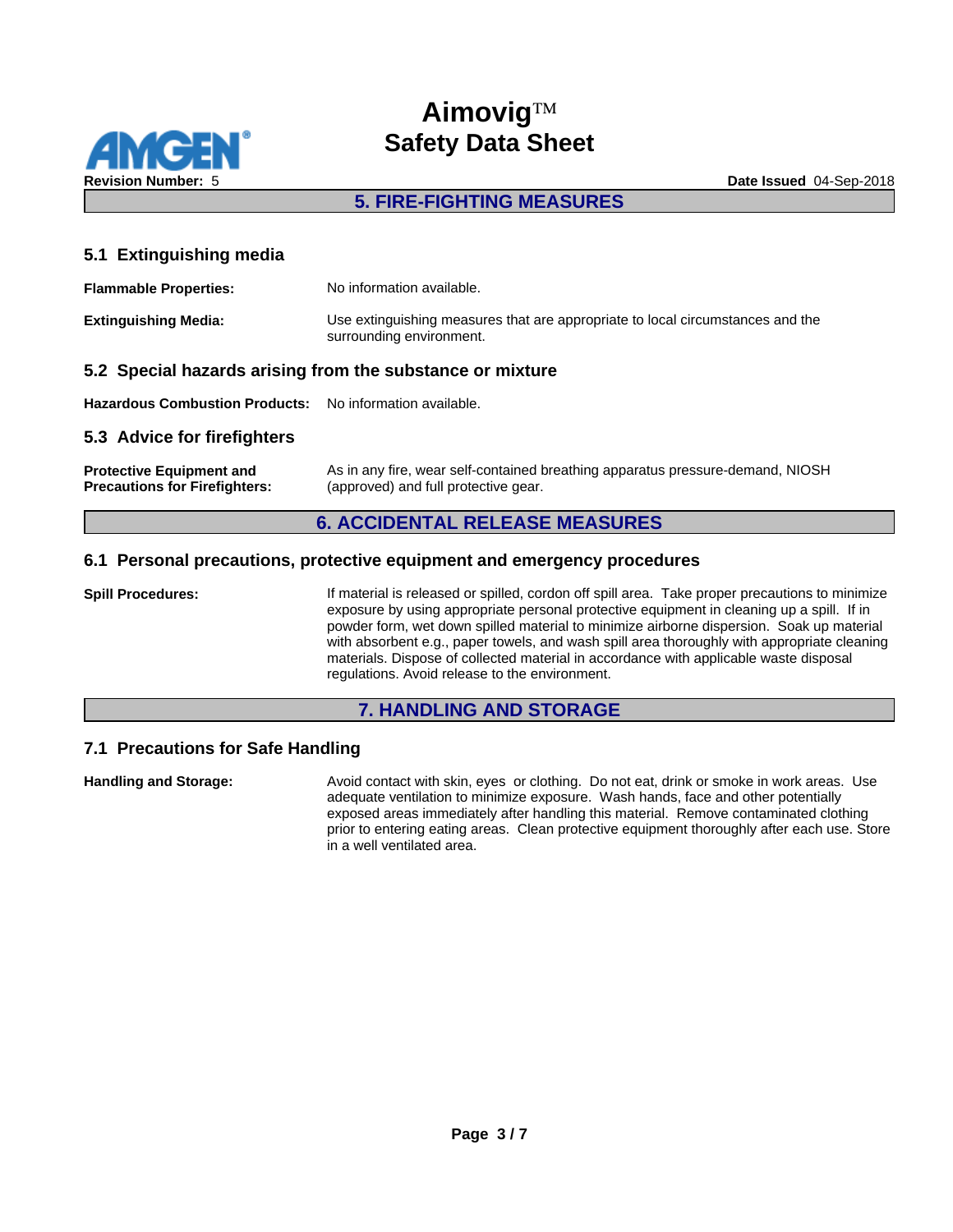

### **8. EXPOSURE CONTROLS/PERSONAL PROTECTION**

#### **8.1 Control parameters**

| <b>Occupational Exposure Limit:</b>  | No exposure guidelines established by ACGIH, NIOSH or OSHA. Amgen recommends an<br>occupational exposure limit (OEL) of 2,000 µg/m <sup>3</sup> as an 8-hour time weighted average over<br>a 40-hour work week. The OEL is designed as an acceptable airborne concentration of a<br>substance for which it is believed that workers may be repeatedly exposed day after day<br>without adverse health effects. Erenumab has been classified per Amgen's Hazard<br>Classification System as an Occupational Exposure Band 1 compound $(1,000 \mu g/m3 -$<br>5,000 $\mu$ g/m <sup>3</sup> ). |
|--------------------------------------|--------------------------------------------------------------------------------------------------------------------------------------------------------------------------------------------------------------------------------------------------------------------------------------------------------------------------------------------------------------------------------------------------------------------------------------------------------------------------------------------------------------------------------------------------------------------------------------------|
| <b>Engineering Controls:</b>         | When practicable, handle material in enclosed processes or in processes with effective<br>local exhaust ventilation or within a chemical hood.                                                                                                                                                                                                                                                                                                                                                                                                                                             |
| 8.2 Exposure controls                |                                                                                                                                                                                                                                                                                                                                                                                                                                                                                                                                                                                            |
| <b>Personal Protective Equipment</b> |                                                                                                                                                                                                                                                                                                                                                                                                                                                                                                                                                                                            |
| <b>Eye/face Protection:</b>          | Wear safety glasses with side shields, chemical splash goggles, or safety glasses with side<br>shields and a full-face shield to prevent contact with eyes. The choice of protection should<br>be based on the job activity and potential for exposure to the eyes and face.                                                                                                                                                                                                                                                                                                               |
| <b>Skin Protection:</b>              | Use gloves or other appropriate personal protective equipment if skin contact with<br>formulation is possible. Wear lab coat or other protective over garment if splashing is<br>possible. The choice of protection should be based on the job activity and potential for skin<br>contact.                                                                                                                                                                                                                                                                                                 |
| <b>Respiratory Protection:</b>       | When possible, handle material in enclosed processes or containers. If it is properly<br>handled with effective local exhaust ventilation or containment, respiratory protection may<br>not be needed. For procedures involving larger quantities or dust/aerosol generating<br>procedures such as weighing or a large transfer of liquids, an air-purifying respirator with<br>NIOSH approval for dusts and mists may be needed. The choice of protection should be<br>based on the job activity and the potential for exposure.                                                          |
| Other:                               | Wash hands, face and other potentially exposed areas after handling material (especially<br>before eating, drinking or smoking). Clean protective equipment thoroughly after each use.                                                                                                                                                                                                                                                                                                                                                                                                     |
|                                      |                                                                                                                                                                                                                                                                                                                                                                                                                                                                                                                                                                                            |

#### **8.3 Environmental exposure controls**

**Environmental Exposure Controls** Avoid release to the environment.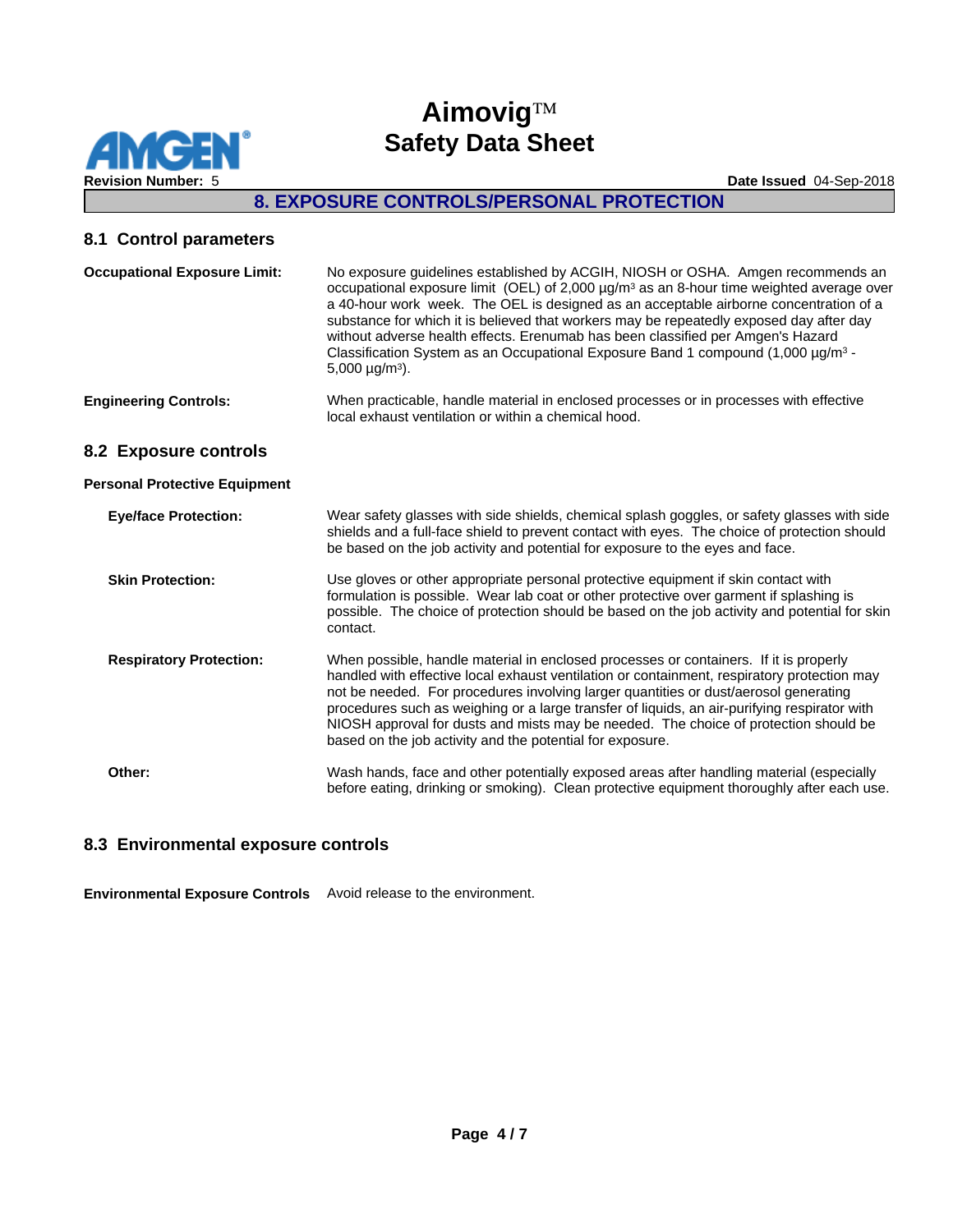

**9. PHYSICAL AND CHEMICAL PROPERTIES**

| Appearance:                             | Colorless to slightly yellow |
|-----------------------------------------|------------------------------|
| <b>Physical State:</b>                  | Liquid                       |
| <b>Molecular Weight:</b>                | 150 kD                       |
| Odor:                                   | No information available     |
| <b>Odor Threshold:</b>                  | No information available     |
| pH:                                     | 5.2                          |
| <b>Melting Point:</b>                   | Not applicable               |
| <b>Flash Point:</b>                     | Not applicable               |
| <b>Evaporation Rate:</b>                | No information available     |
| Lower explosive limit:                  | Not applicable               |
| <b>Upper explosive limit:</b>           | Not applicable               |
| <b>Vapor Pressure:</b>                  | No information available     |
| Vapor Density (air $= 1$ ):             | No information available     |
| <b>Relative density:</b>                | No information available     |
| <b>Water Solubility:</b>                | No information available     |
| <b>Partition Coefficient (log Kow):</b> | Not applicable               |
| <b>Viscosity:</b>                       | No information available     |

### **10. STABILITY AND REACTIVITY**

| <b>10.1 Reactivity</b>                                    | No information available |
|-----------------------------------------------------------|--------------------------|
| <b>10.2 Chemical stability</b>                            | Not applicable           |
| 10.3 Possibility of hazardous Not applicable<br>reactions |                          |
| 10.4 Conditions to avoid                                  | None                     |
| 10.5 Incompatible materials                               | <b>None</b>              |
| <b>10.6 Hazardous</b><br>decomposition products           | No information available |
| <b>10.7 Other information</b>                             | None                     |

# **11. TOXICOLOGICAL INFORMATION**

#### **11.1 Information on toxicological effects**

| <b>Acute Toxicity:</b>                    | No information available                                                   |
|-------------------------------------------|----------------------------------------------------------------------------|
| <b>Skin corrosion/irritation:</b>         | Does not meet GHS Classification Criteria and therefore is not classified. |
| Serious eye damage/eye irritation:        | Does not meet GHS Classification Criteria and therefore is not classified. |
| <b>Respiratory or skin sensitization:</b> | Does not meet GHS Classification Criteria and therefore is not classified. |
| Germ cell mutagenicity:                   | Does not meet GHS Classification Criteria and therefore is not classified. |
| Carcinogenicity:                          | Per ICH S6, no carcinogenicity tests were performed.                       |
| <b>Reproductive toxicity:</b>             | Does not meet GHS Classification Criteria and therefore is not classified. |
| STOT - single exposure:                   | Does not meet GHS Classification Criteria and therefore is not classified. |
| STOT - repeated exposure:                 | Does not meet GHS Classification Criteria and therefore is not classified. |
| <b>Aspiration Hazard:</b>                 | No information available                                                   |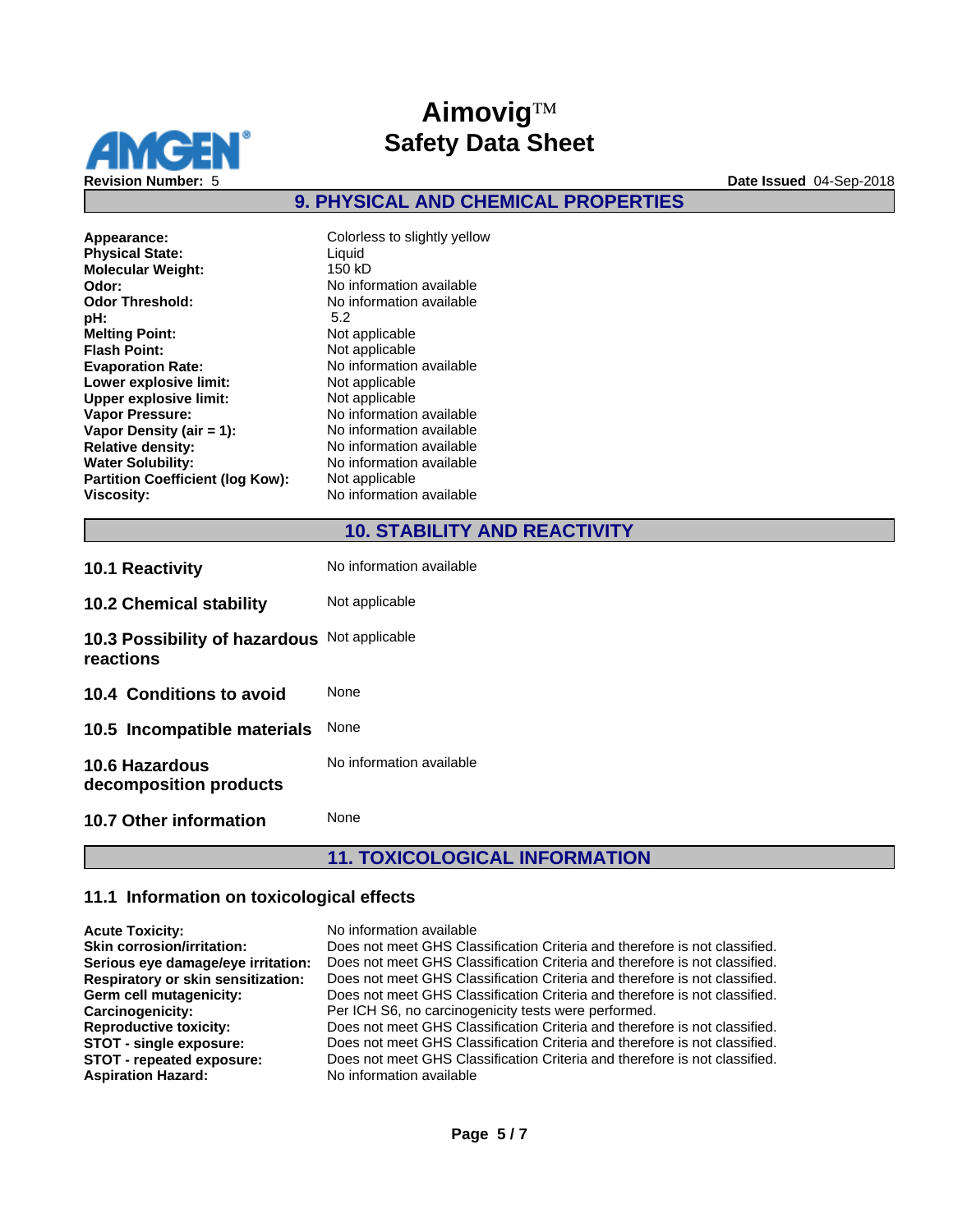

# **12. ECOLOGICAL INFORMATION**

| 12.1 Toxicity                                                       |                          |  |
|---------------------------------------------------------------------|--------------------------|--|
| <b>Ecotoxicity effects:</b>                                         | No information available |  |
| 12.2 Persistence and degradability                                  |                          |  |
| <b>Persistence/Degradability:</b>                                   | No information available |  |
| 12.3 Bioaccumulative potential                                      |                          |  |
| <b>Bioaccumulation/Accumulation:</b> No information available       |                          |  |
| 12.4 Mobility in soil                                               |                          |  |
| Mobility in Environmental Media: No information available           |                          |  |
| 12.5 Results of PBT and vPvB assessment                             |                          |  |
| <b>Results of PBT and vPvB assessment:</b> No information available |                          |  |
| 12.6 Other adverse effects                                          |                          |  |
| <b>Other Adverse Effects:</b>                                       | No information available |  |

### **13. DISPOSAL CONSIDERATIONS**

#### **13.1 Waste treatment methods**

**Waste Disposal Method:** Dispose of waste according to prescribed federal, state, local and competent authority guidelines.

# **14. TRANSPORT INFORMATION**

**DOT** Not regulated by U.S. DOT, IATA, or IMDG.